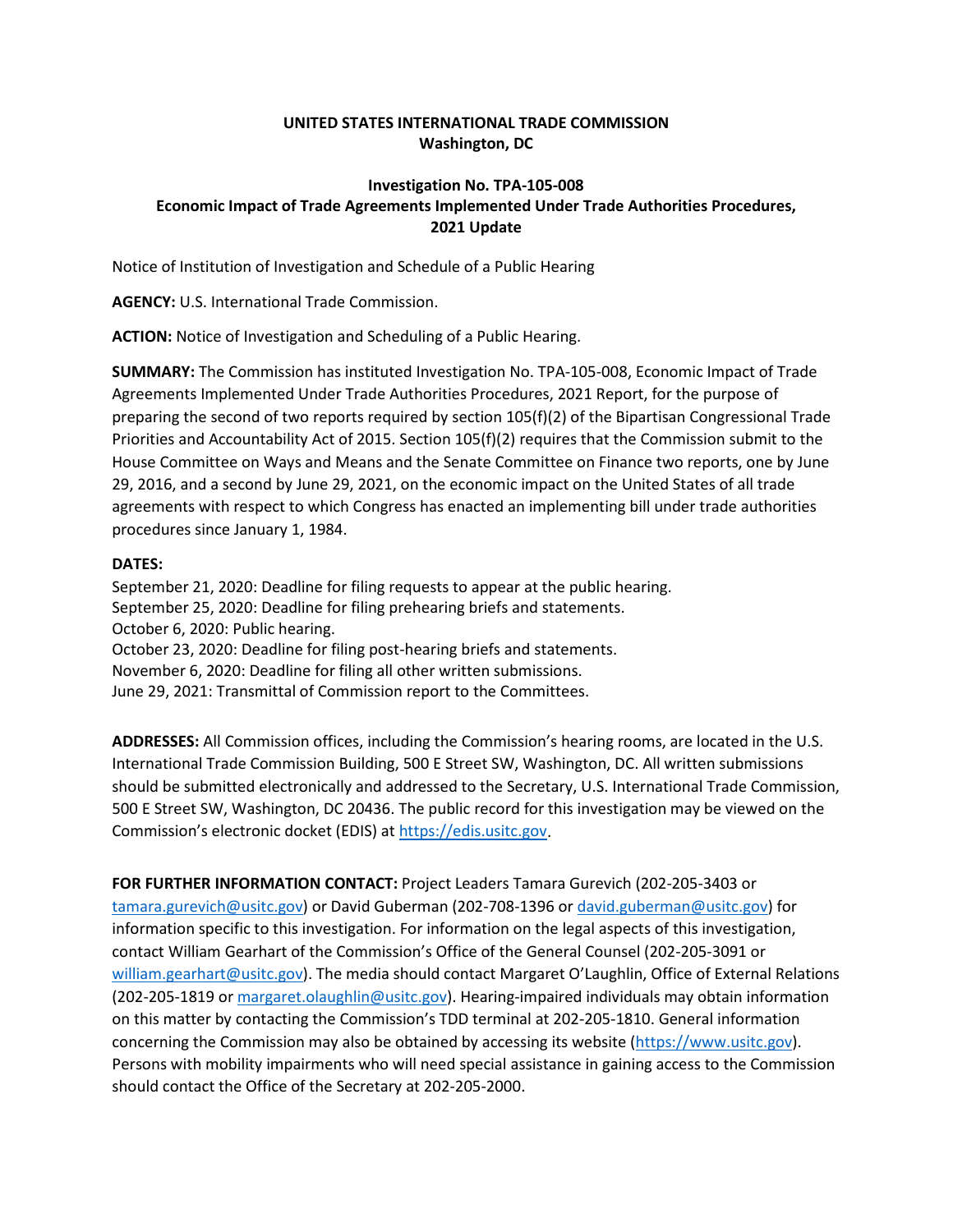**BACKGROUND:** On June 29, 2015, the President signed the Bipartisan Congressional Trade Priorities and Accountability Act of 2015 (TPA). Section 105(f)(2) of the Act (19 U.S.C. 4204(f)(2)) requires the Commission to submit two reports to the House Committee on Ways and Means and Senate Committee on Finance, one in 2016 and a second not later than mid-2021, on the economic impact of trade agreements implemented under trade authorities procedures since 1984. Section 105(f)(2) provides as follows:

> (2) **REPORT ON IMPACT OF TRADE PROMOTION AUTHORITY**.-Not later than one year after the date of the enactment of this Act, and not later than 5 years thereafter, the United States International Trade Commission shall submit to the Committee on Ways and Means of the House of Representatives and the Committee on Finance of the Senate a report on the economic impact on the United States of all trade agreements with respect to which Congress has enacted an implementing bill under trade authorities procedures since January 1, 1984.

The Commission submitted its first report on June 29, 2016 (Inv. No. 332-555, Pub. No. 4614) and will submit the second report by June 29, 2021.

For purposes of this report the Commission considers the trade agreements covered to include the Uruguay Round Agreements, the North American Free Trade Agreement (NAFTA), the United States-Mexico-Canada Agreement (USMCA), and U.S. free trade agreements with Australia, Bahrain, Canada, Chile, Colombia, the Dominican Republic and five Central American countries (Costa Rica, El Salvador, Guatemala, Honduras, and Nicaragua), Israel, Jordan, Korea, Morocco, Oman, Panama, Peru, and Singapore.

The Commission has instituted an investigation under section 105(f)(2) of the Bipartisan Congressional Trade Priorities and Accountability Act of 2015 for the purpose of preparing this report and also for the purpose of assisting the public in the filing and inspection of documents and also to make the report more readily accessible to the public through the Commission's website.

**PUBLIC HEARING**: A public hearing in connection with this investigation will be held beginning at 9:30 a.m. on October 6, 2020. Information about the place and form of the hearing, including about how to participate in or view the hearing, will be posted on the Commission's website at [\(https://usitc.gov/research\\_and\\_analysis/what\\_we\\_are\\_working\\_on.htm\)](https://usitc.gov/research_and_analysis/what_we_are_working_on.htm). Once on that webpage, scroll down to the entry for investigation No. TPA-105-008, Economic Impact of Trade Agreements Implemented Under Trade Authorities Procedures, 2021 Report, and click on the link to "hearing instructions." Interested parties should check the Commission's website periodically for updates.

Requests to appear at the public hearing should be filed with the Secretary, no later than 5:15 p.m., September 21, 2020 in accordance with the requirements in the "Submissions" section below. All prehearing briefs and statements should be filed no later than 5:15 p.m., September 25, 2020; and all posthearing briefs and statements should be filed not later than 5:15 p.m., October 23, 2020. In the event that, as of the close of business on September 21, 2020, no witnesses are scheduled to appear at the hearing, the hearing will be canceled. Any person interested in attending the hearing as an observer or nonparticipant should contact the Office of the Secretary at 202-205-2000 after September 21, 2020, for information concerning whether the hearing will be held.